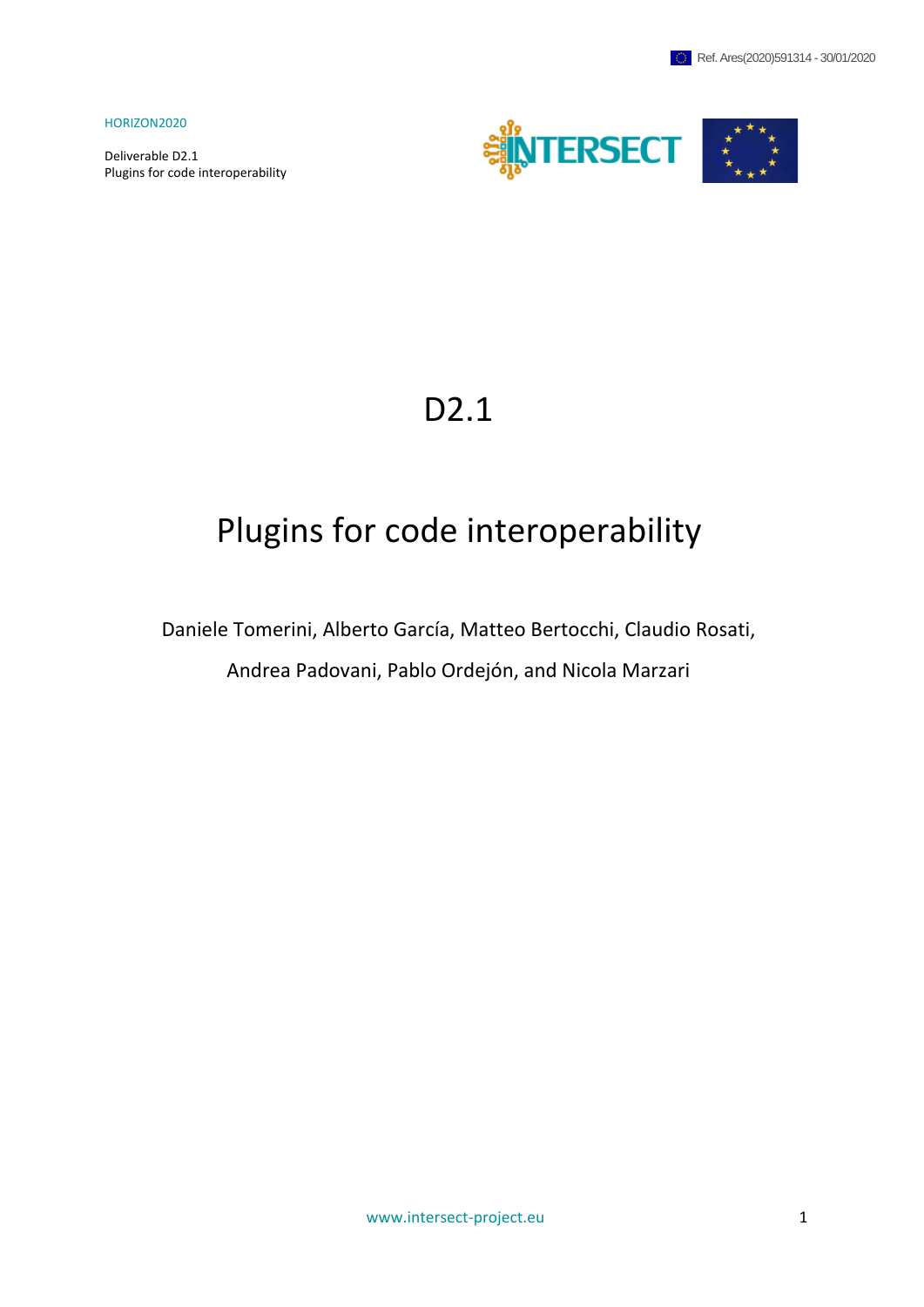Deliverable D2.1 Plugins for code interoperability



#### Document information

| Project acronym:              | <b>INTERSECT</b>                                                                                               |
|-------------------------------|----------------------------------------------------------------------------------------------------------------|
| Project full title:           | Interoperable Material-to-Device simulation box for                                                            |
|                               | disruptive electronics                                                                                         |
| Research Action Project type: | Accelerating the uptake of materials modelling software                                                        |
|                               | (IA)                                                                                                           |
| EC Grant agreement no.:       | 814487                                                                                                         |
| Project starting / end date:  | 1st January 2019 (M1) / $31st$ January 2022 (M37)                                                              |
| Website:                      | www.intersect-project.eu                                                                                       |
| Final version:                | 30/01/2020                                                                                                     |
| Deliverable No.:              | D2.1                                                                                                           |
| Responsible participant:      | EPFL (participant number 2)                                                                                    |
| Due date of deliverable:      | 31/01/2020                                                                                                     |
| Actual submission date:       | 30/01/2020                                                                                                     |
| Dissemination level:          | PU - Public                                                                                                    |
|                               |                                                                                                                |
| <b>Authors:</b>               | Daniele Tomerini, Alberto García, Matteo Bertocchi,<br>Claudio Rosati, Andrea Padovani, Pablo Ordejón and      |
|                               | Nicola Marzari                                                                                                 |
| To be cited as:               | D. Tomerini, A. García, M. Bertocchi, C. Rosati, A.                                                            |
|                               | Padovani, P. Ordejón, and N. Marzari (2020): Plugins for                                                       |
|                               | code interoperability. Deliverable D2.1 of the H2020<br>project INTERSECT (final version as of 30/01/2020). EC |

#### Disclaimer:

This document's contents are not intended to replace consultation of any applicable legal sources or the necessary advice of a legal expert, where appropriate. All information in this document is provided "as is" and no guarantee or warranty is given that the information is fit for any particular purpose. The user, therefore, uses the information at its sole risk and liability. For the avoidance of all doubts, the European Commission has no liability in respect of this document, which is merely representing the authors' view.

Switzerland.

grant agreement no: 814487, EPFL, Lausanne,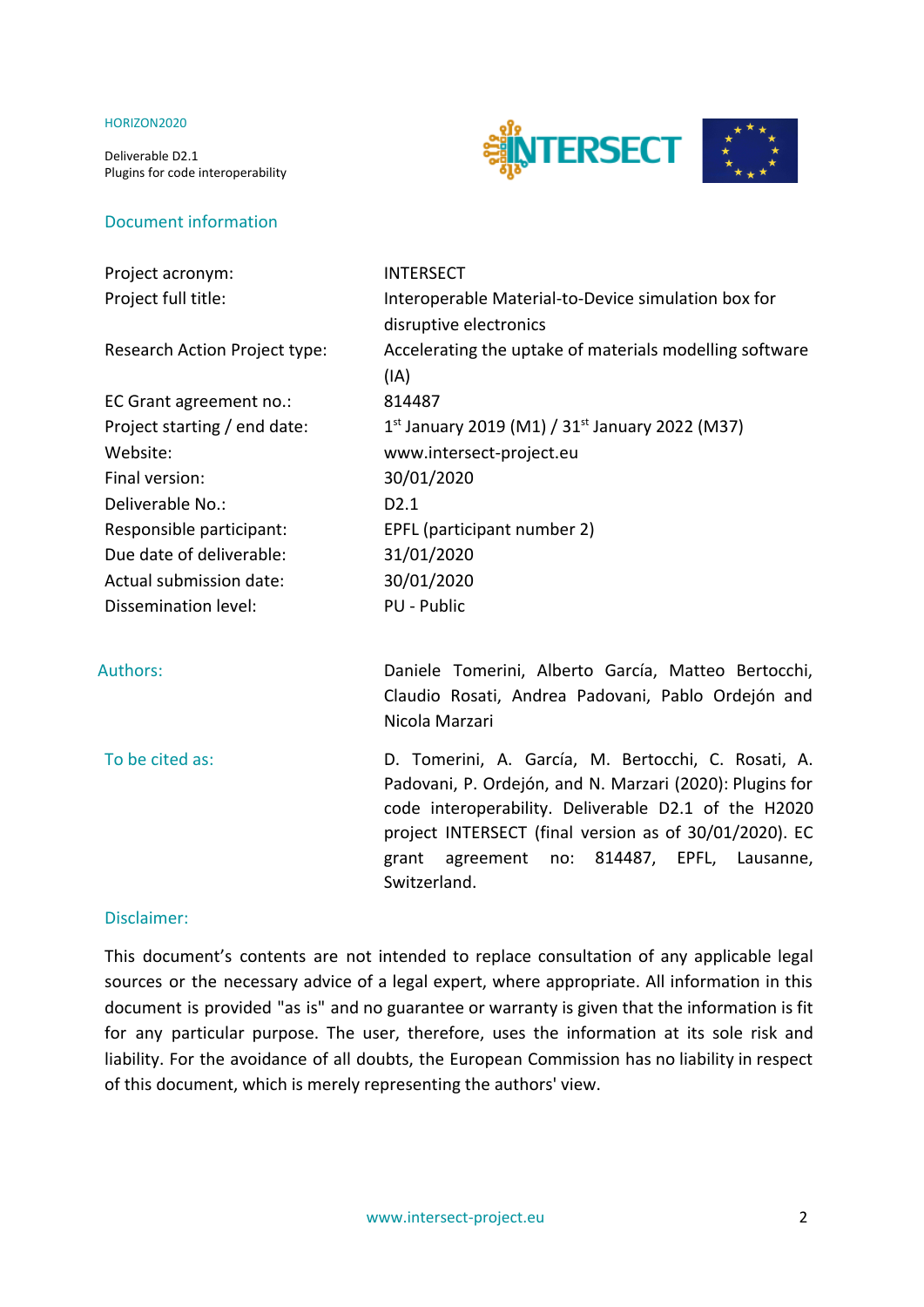Deliverable D2.1 Plugins for code interoperability

# **INTERSECT**

#### **Content**

| 1 Executive Summary                  | 4              |
|--------------------------------------|----------------|
| 2 Introduction                       | 4              |
| 2.1 About this document              | 5              |
| 3 Codes status                       | 5              |
| 3.1 AiiDA                            | 5              |
| 3.2 AiiDA Quantum ESPRESSO interface | $\overline{7}$ |
| 3.3 AiiDA-SIESTA interface           | 8              |
| 3.4 AiiDA-Ginestra™ interface        | 10             |
| Acronyms <sup>1</sup>                | 15             |
| References                           | 16             |
|                                      |                |

 $1$  Acronyms are marked in purple in the text and defined at the end of the document.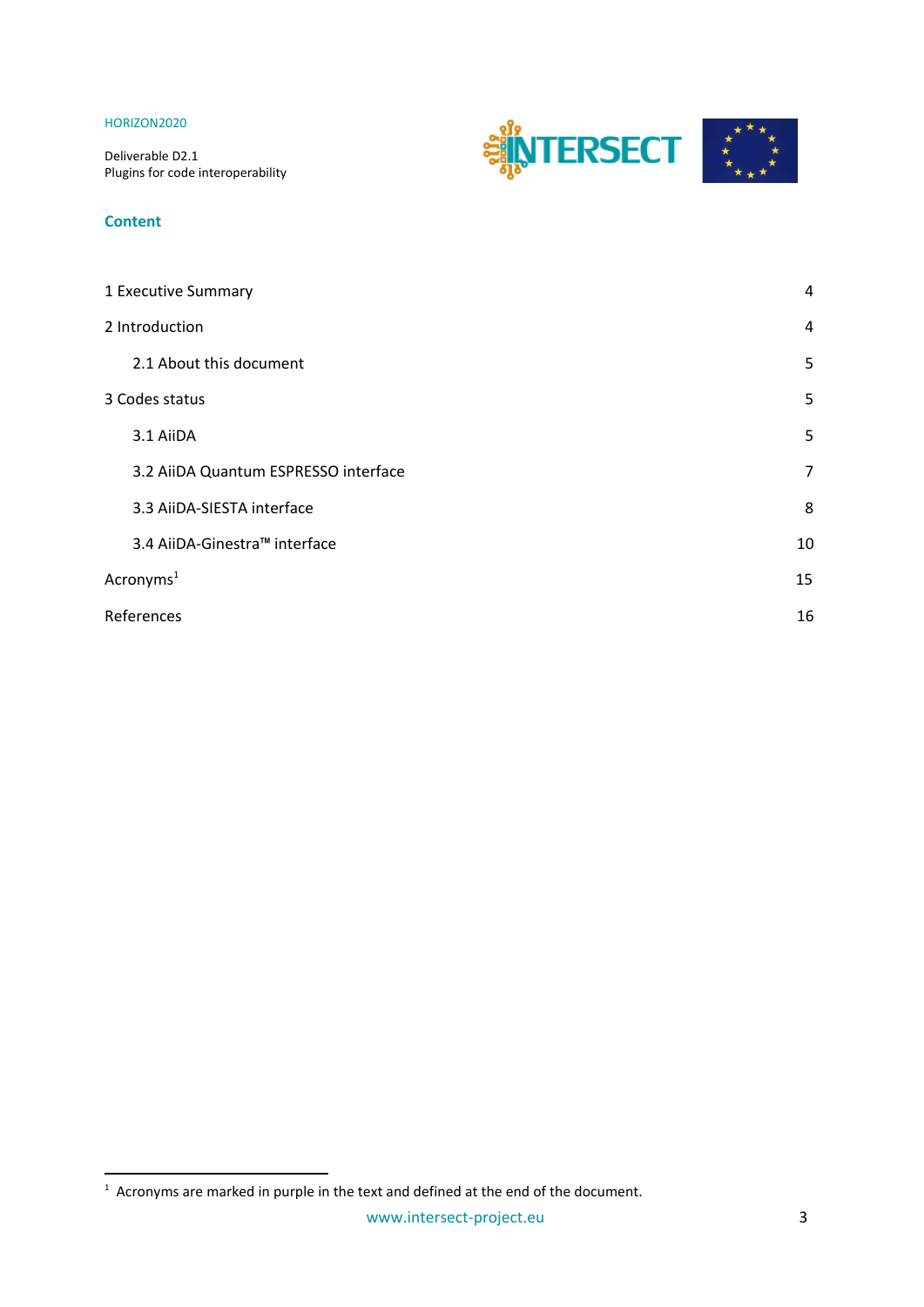Deliverable D2.1 Plugins for code interoperability



#### <span id="page-3-0"></span>**1 Executive Summary**

This document provides a description of the status and development of AiiDA, and of the plugins necessary for the intercommunication between AiiDA, Quantum ESPRESSO, SIESTA and Ginestra™ within the upcoming Interoperable Materials to device (IM2D) framework. The AiiDA code is in charge of handling the communication with the codes of the "simulation hub" of the IM2D.

The open-source AiiDA python framework has reached version 1.0, introducing new features and improvements from the previous version. The communication with AiiDA and external codes is possible thanks to a plugin system that allows the extension of the capabilities of AiiDA by defining how to deal with external packages, i.e. how to prepare the inputs and how to retrieve information from the outputs of a calculation performed by a specific code.

The Quantum ESPRESSO plugin and SIESTA plugin have been developed and adapted through 2019, and their codes are now fully compatible with the new version of AiiDA by providing the necessary python calculation classes and output parsers.

The Ginestra™ suite can interact with AiiDA through an extension of its REST API, in order to submit workflows, retrieve data and query information from an AiiDA database not necessarily installed on the same machine where Ginestra™ is running. On the Ginestra™ side, a Java applet can handle the query of crystal structures in the AiiDA internal database and Crystallography Open Database (COD) and the submission and monitoring of workflows, as well as the retrieval of the results and general interactions with the AiiDA REST API.

#### <span id="page-3-1"></span>**2 Introduction**

One of the goals behind the INTERSECT project is to setup an Interoperable Materials to device (IM2D) framework able to integrate materials modelling codes, in a way that permits mutual interaction and exchange of information; this effort is powered by the AiiDA workflow engine, as an integrated program capable of handling simulation of complex materials requiring both material and device properties.

Due to its modular design, AiiDA can be easily interfaced with any material science code, so that it can prepare, submit, retrieve and store the results of a series of calculations, and automatically keep the provenance and the logic of each step; the provenance is stored in a database for easy querying and retrieval of the data and their generations, guaranteeing automatic provenance of data long after a calculation has been completed.

The plugins for Quantum ESPRESSO and SIESTA have been developed, updated to AiiDA version 1.0 and deployed to the plugin repository. The interaction between AiiDA and Ginestra™ is ensured by an extension of the AiiDA REST API that can be called from a developers' version of Ginestra™ for the submission and retrieval of data, workflows, and information. By implementing the interconnection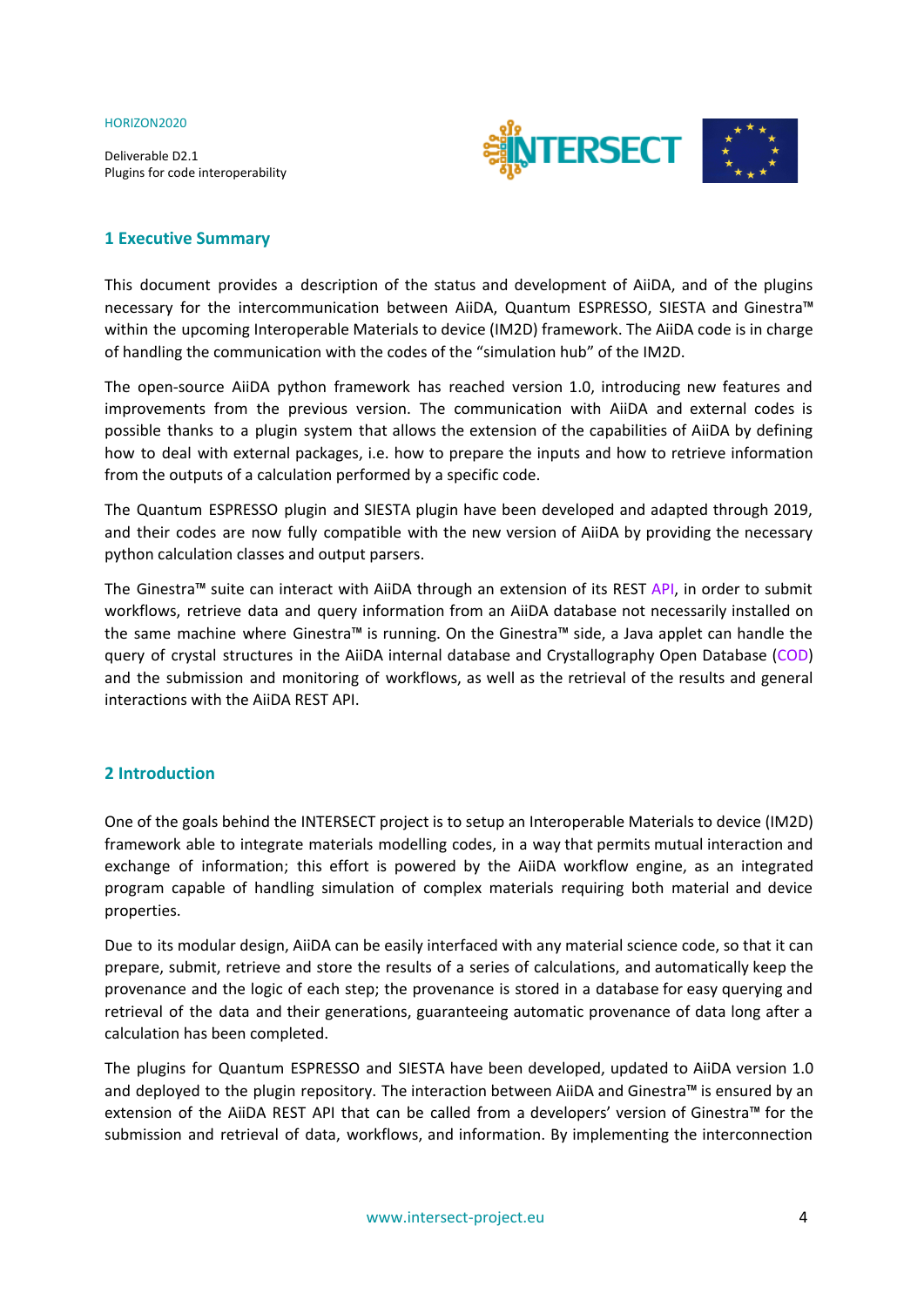Deliverable D2.1 Plugins for code interoperability



among the original stand-alone codes and models, AiiDA is a key enabler for the *syntactic interoperability* stage of the development of the IM2D infrastructure.

#### **2.1 About this document**

This document describes the status of deliverable D2.1, concerning the code interoperability.

#### **3 Codes status**

#### <span id="page-4-0"></span>**3.1 AiiDA**

AiiDA [1] is the python framework at the center of the upcoming interoperability hub of the IM2D platform, in charge of handling the simulation hub and the data hub, and ensure the communication between the various simulation software packages: Quantum ESPRESSO [2], SIESTA [3] and Ginestra™ [4].

AiiDA has a modular design and is in itself code-agnostic: python packages ("plugins") can be added to extend its functionality, in order to provide access to the full functionality of a simulation code (e.g. for handling the preparation of inputs, running a calculation, store and transform the results of a calculation in objects that AiiDA can manipulate). More generally, a plugin can extend AiiDA python data types to provide new functionalities, ways to support job schedulers for High-Performance Computing (HPC), transport mechanisms to move data to and back from HPC centers, and database import/export of data and properties.

In the context of supporting the functionality of a code within AiiDA, a plugin should define at least

- A "calculation class" [5]: a python class that handles the preparation of all the inputs required to run a calculation: writing to files all the traditional text inputs and parameters from AiiDA nodes, given the code and the computer where it is executed. In general, a calculation class should aim to support all the functionality available by running the code directly. AiiDA will handle the transport of the necessary files to the computer (local or remote), handles the execution of the job according to the computer specifications, and monitor its status. Created files are retrieved and copied back to the machine where AiiDA is installed, according to a list of files to retrieve from the calculation.
- A "parser class": as well as the local files, the parser class is in charge to *translate* the outputs in order to extract relevant information that can be stored and queried more efficiently in the AiiDA database; for example, the final structure of a relaxation or a molecular dynamics trajectory from the text outputs can be parsed into a more natural AiiDA DataStructure class, while a list of properties can be stored in a Dictionary for easy query of the desired parameters.

The input, calculation, and outputs are stored in the database; their interconnection is available as a Direct Acyclic Graph (DAG), and the provenance of the calculation is ensured (Figure 1).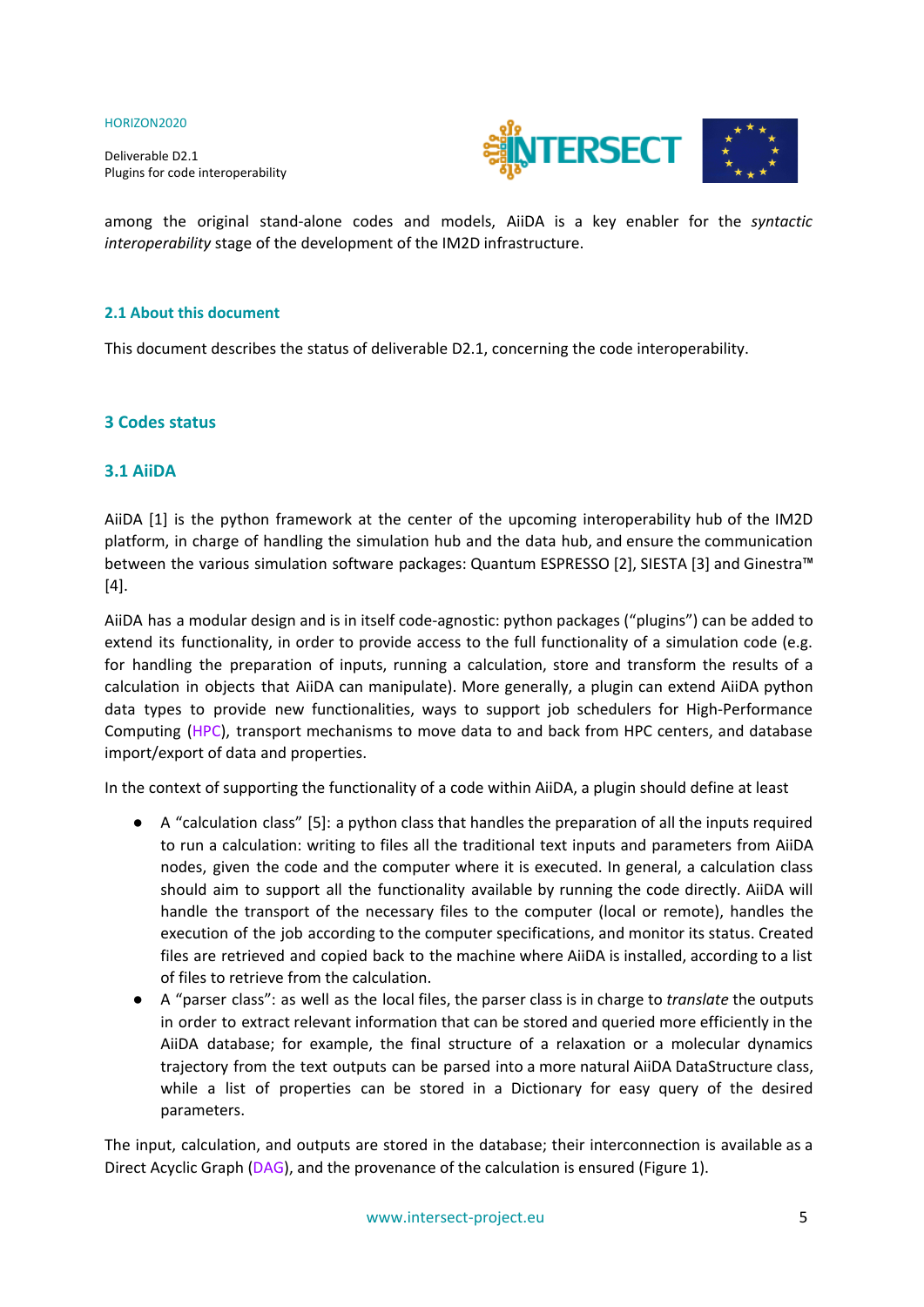Deliverable D2.1 Plugins for code interoperability





Figure 1. Example of a calculation from the AiiDA documentation: input nodes, including a code, the retrieved *files and parsed results are all connected and queryable.*

Plugins might also define AiiDA workflows: these provide an additional layer to handle multi-step calculations that are checkpointed and include more advanced logic [6].

AiiDA version 1.0 has been released on 1 November 2019, after a thorough beta testing. This new version includes several major changes with respect to the previous version, 0.12, including faster workflow engine, faster database access, reduced storage space and improved handling of command line interaction; see the change log [7].

The plugins developed for version 0.12 of AiiDA are incompatible with 1.0, due to breaking changes in the API; in March 2019 the AiiDA team in Lausanne hosted a plugin migration workshop, to support plugin migration to the new version.

Among the improvements for the submission and handling of calculation, there is the introduction of standardized exit codes, to provide information about the calculation failures, and an easier resubmission and pause mechanism, that reduces problematics related to the unavailability of a remote machine and provides finer control to the users.

The list of the public AiiDA plugins is available at the AiiDA plugin registry ([https://aiidateam.github.io/aiida-registry/\)](https://aiidateam.github.io/aiida-registry/). The repository, as of January 2020, contains 88 plugins, divided into 34 packages, compatible with version 1.0 of AiiDA as shown in Figure 2.



|       | Calculations 88 plugins in 34 packages |
|-------|----------------------------------------|
|       | Parsers 78 plugins in 34 packages      |
|       | Data 59 plugins in 20 packages         |
|       | Workflows 80 plugins in 17 packages    |
| Other | 113 plugins in 21 packages             |

*Figure 2. Welcome page of the AiiDA plugin registry as of January 2020.*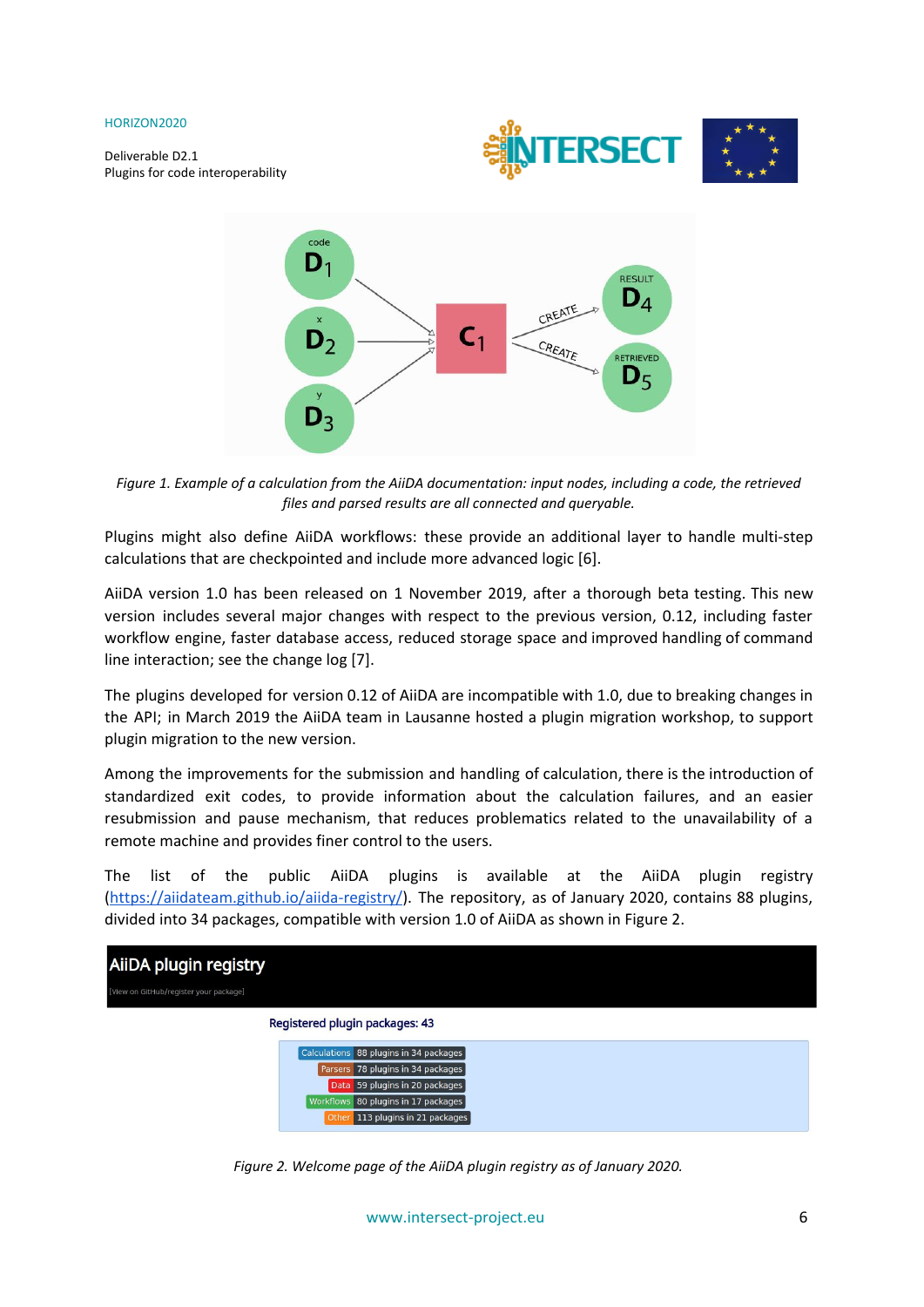Deliverable D2.1 Plugins for code interoperability



### <span id="page-6-0"></span>**3.2 AiiDA Quantum ESPRESSO interface**

The AiiDA-QuantumEspresso plugin v.3.0 (Figure 3) [8] is compatible with AiiDA v.1.0 since September 2019. The plugin supports the main codes and postprocessing tools available within the Quantum ESPRESSO suite of programs, among others:

- pw.x: Ground state properties, total energy, ionic relaxation, forces
- cp.x: Car-Parrinello molecular dynamics
- ph.x: Phonons from density functional perturbation theory
- neb.x: Energy barriers and reaction pathways using the Nudged Elastic Band (NEB) method
- dos.x: Compute density of states (DOS)
- pw2wannier90.x: Interface between Quantum ESPRESSO and the Wannier90 [9] code

The plugin supports the Quantum ESPRESSO executables from versions 5.1 onwards.

The migration process from  $v$  2.1 to  $v.3.0$  was completed through 2019 with the migration to the new AiiDA 1.0 API. Version 2.1 of the plugin is still available and supported for users of AiiDA v.0.12.x

## AiiDA plugin package "aiida-quantumespresso"



*Figure 3. Detailed information about the plugins provided by the AiiDA-QuantumEspresso package.*

The plugin introduces a new datatype to better deal with *forceconstant* objects, a number of command line scripts for easier submission of jobs (click scripts, their interface homogenized with Aiida's own *verdi* commands) and workflows that also take advantage of the new exponential backoff mechanism [9] implemented in AiiDA v 1.0.

Users can also decide to import already executed calculations so that they can take advantage of the functionalities in AiiDA.

Workflows are available for pw.x and ph.x. The former is the main DFT engine for electronic and structural calculations; the latter is devoted to the evaluation of vibrational properties (e.g. phonons, dielectric tensor, Born Charges, etc) based on Density Functional Perturbation Theory (DFPT). In particular, the pw.x workchains are modularly built on top of each other: the base scf workchain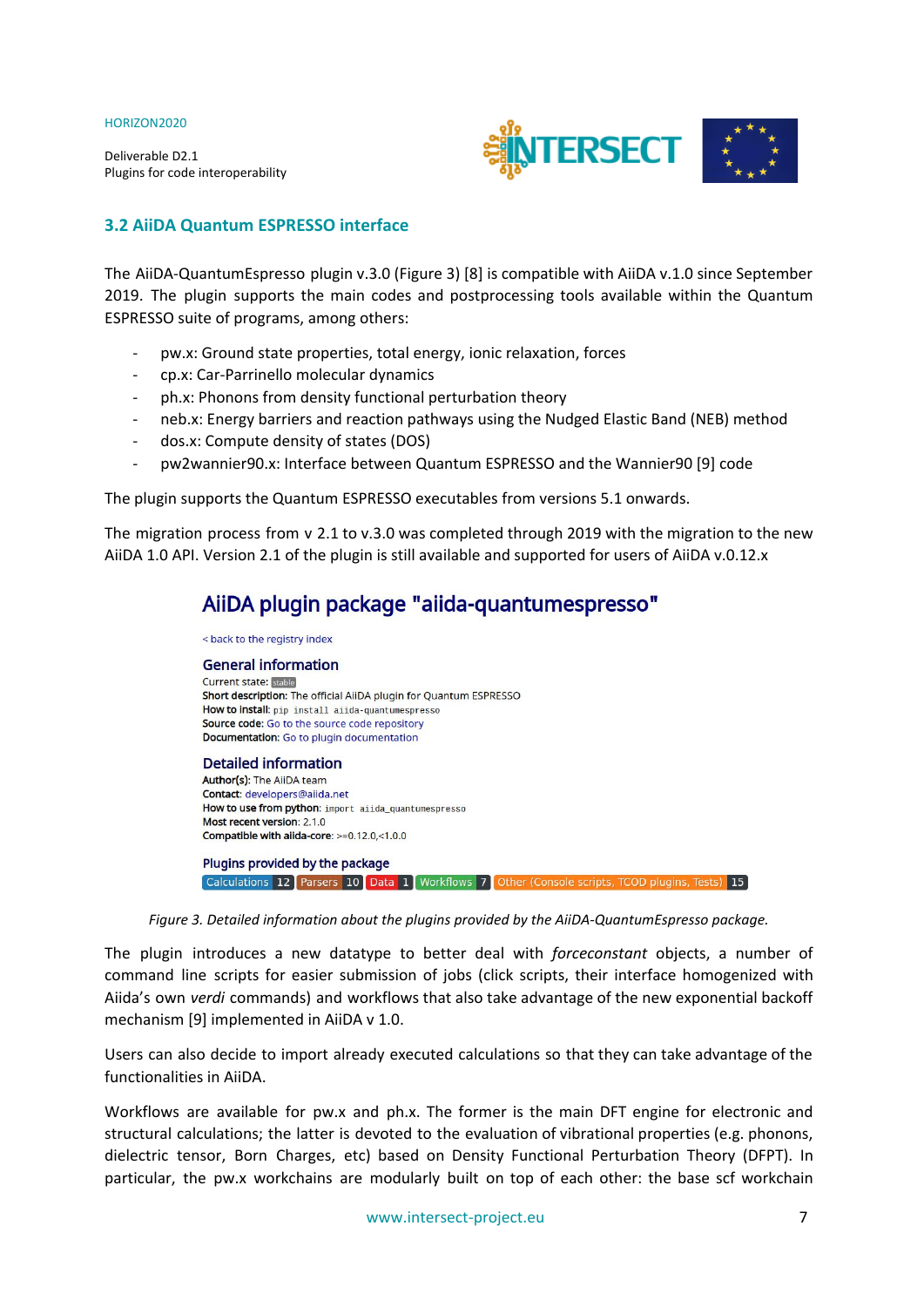Deliverable D2.1 Plugins for code interoperability



handles restart upon, e.g., running out of walltime, or out of steps; there is also internal logic to deal with specific errors to improve the chances of recovery of a resubmitted calculation; the relax workchain builds upon it, adding handling of restarts and errors based on the relaxation behavior of the structure; the bands workflow further adds upon it for the calculation of the band structures upon specific reciprocal k-point paths. Finally, the band\_structure workchain wraps the majority of parameters into a number of standard, optimized "protocol" parameters, so that the final user does not have to worry about providing most of the technical details of a calculation, that can, therefore, be run in high-throughput mode, with minimal intervention.

#### <span id="page-7-0"></span>**3.3 AiiDA-SIESTA interface**

The AiiDA-SIESTA package is fully compatible with AiiDA 1.0 since its latest beta release (1.0.0). Its code base and the documentation [11] are accessible from the AiiDA plugin registry (Figure 4).

The SIESTA program is able to perform, in a single run, the computation of the electronic structure, the optional relaxation of the input structure, and a final analysis step in which a variety of magnitudes can be computed: band structures, projected densities of states, etc. The operations to be carried out are specified in a very flexible input format. The SIESTA plugin has been designed to be able to run the most general SIESTA calculation, with support for most of the available options (limited only by corresponding support in the parser).

The AiiDA-SIESTA package supports calculations executed from SIESTA versions 4.0.1 and later. It also offers a plugin for an STM simulation utility and introduces data types dealing with the norm-conserving-pseudopotential file formats used by SIESTA (PsfData and PsmlData). The PsmlData objects have the potential to also improve the interoperability between SIESTA and Quantum ESPRESSO, as SIESTA (meta)data is a superset of that in the corresponding Upf objects used by QE.

## AiiDA plugin package "aiida-siesta"

< back to the registry index

#### **General information** Current state: development Short description: A plugin for Siesta's basic functionality within the AiiDA framework. How to install: pip install aiida-siesta Source code: Go to the source code repository Documentation: Go to plugin documentation

#### **Detailed information**

Author(s): Alberto Garcia, Victor M. Garcia-Suarez, Emanuele Bosoni, Vladimir Dikan Contact: albertog@icmab.es How to use from python: import aiida\_siesta Most recent version: 1.0.0 Compatible with aiida-core: >=1.0.0b6,<2.0.0

Plugins provided by the package Calculations 2 Parsers 2 Data 2 Workflows 3 Other (Data commands) 2

*Figure 4. Detailed information about the plugins provided by the AiiDA-SIESTA package.*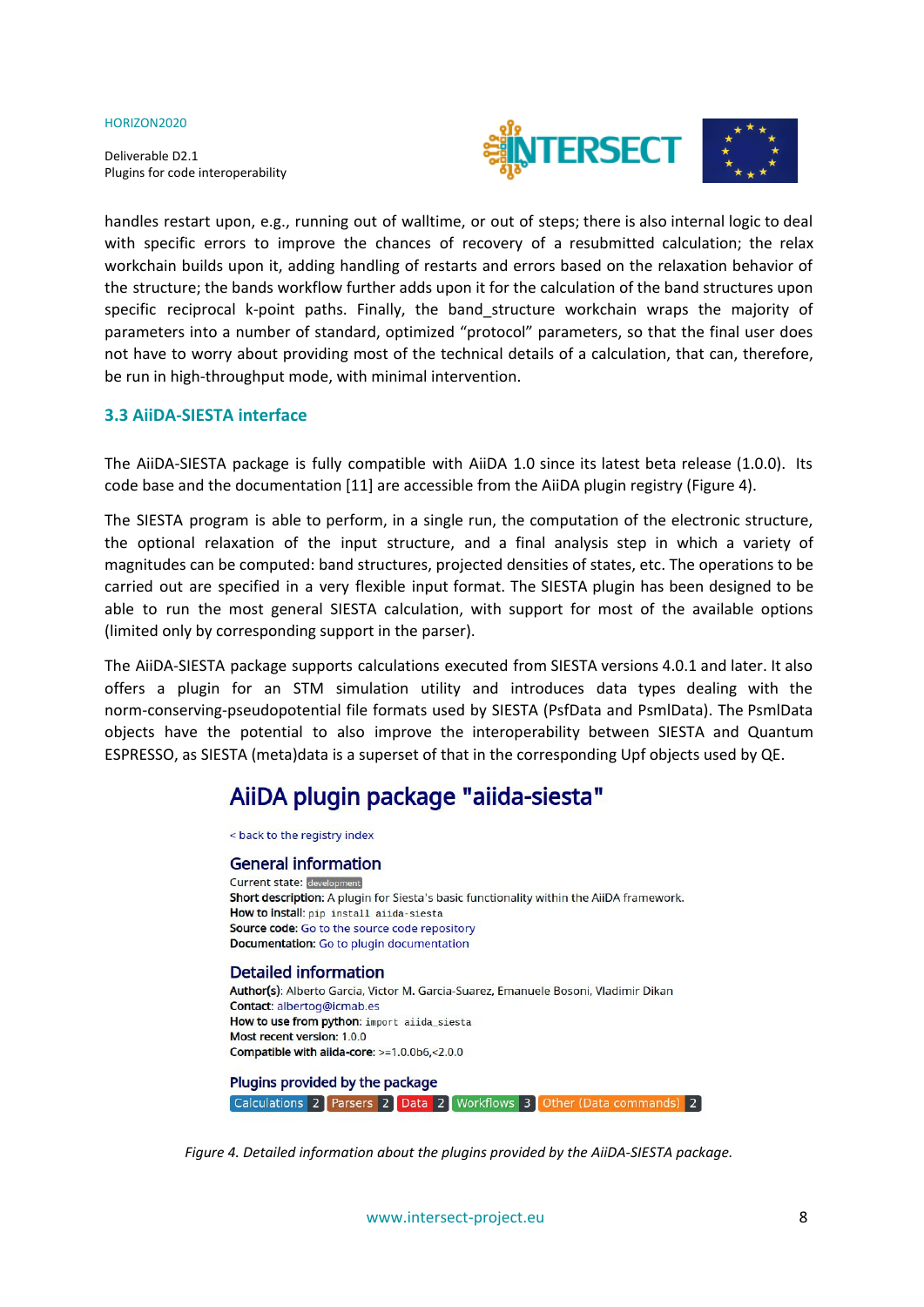Deliverable D2.1 Plugins for code interoperability



Calculations include error handling warnings and timings. The base workflow handles restart of the workflow in case of incomplete calculations, until convergence is reached (e.g., a relaxation not converged in the maximum allowed number of steps for a single calculation, or maximum time reached). The bands' workflow can be used to obtain and visualize the electronic band structure and makes use of protocols, collections of pre-set parameters that offer a balance of accuracy and efficiency. The choice of a workflow rather than a single SIESTA calculation also allows the use of different levels of accuracy (if required) in different steps of a workflow. As an example of an electronic-structure-analysis workflow, the AiiDA-SIESTA package offers an STM-image simulation workchain that harnesses the base workflow, also using protocol dictionaries to consolidate user-level options.

#### <span id="page-8-0"></span>**3.4 AiiDA-Ginestra**™ **interface**

The AiiDA-Ginestra™ interface has been handled in a different way from the plugin system, in anticipation of the possibility of Ginestra™ directly querying the AiiDA database, submitting workflows and retrieving results.

The AiiDA package adopts a web interface that conforms to the Representational State Transfer (REST) architecture. The REST API allows for querying the database through a web service, exposing the underlying database where AiiDA is running, for their node properties and relationships.

The choice of interconnection between AiiDA and Ginestra™ has therefore been based on an extension of the AiiDA REST api, dealing with the submission of jobs (rather than just the retrieval of node data) on the AiiDA side, and a Java applet to allow Ginestra™ to query and submit data.

The package (aiida-post) is hosted at the Fraunhofer Gitlab repository created as of Deliverable D1.2, and is available to all the INTERSECT partners (Figure 5). As of now, any workflow contained in an installed AiiDA plugin is supported for submission, through the entrypoint mechanism provided by the *pkg\_resources* python package. Further workflows can be added to the plugin directly by updating its setup.json file. The plugin contains detailed information about installation and examples of use [12].

| Projects $\vee$ Groups $\vee$ More $\vee$<br>i <i>≢</i> Fraunhofer |                                                                                          | $\Box \sim$ Search or jump to | Q |
|--------------------------------------------------------------------|------------------------------------------------------------------------------------------|-------------------------------|---|
| A alida-post                                                       | <b>MM INTERSECT</b> > aiida-post > Details                                               |                               |   |
| <b>企</b> Project                                                   | aiida-post a<br>A                                                                        | △ ★ Star 0 ¥ Fork 0 Clone v   |   |
| <b>Details</b>                                                     | Project ID: 5580                                                                         |                               |   |
| Activity                                                           |                                                                                          |                               |   |
| Releases                                                           | Minimal interface to allow POST method to communicate with AiiDA within a Flask REST API |                               |   |
| <b>Cycle Analytics</b>                                             |                                                                                          |                               |   |

*Figure 5. Snapshot of the aiida-post plugin on the Fraunhofer GitLab repository.*

Upon HTTP queries, the plugin always returns a JavaScript Object Notation file (JSON), a simple and well-supported interchange file type format, that can be easily parsed and used. The json file provides information about the request, and additionally error messages to deal with an incorrect request.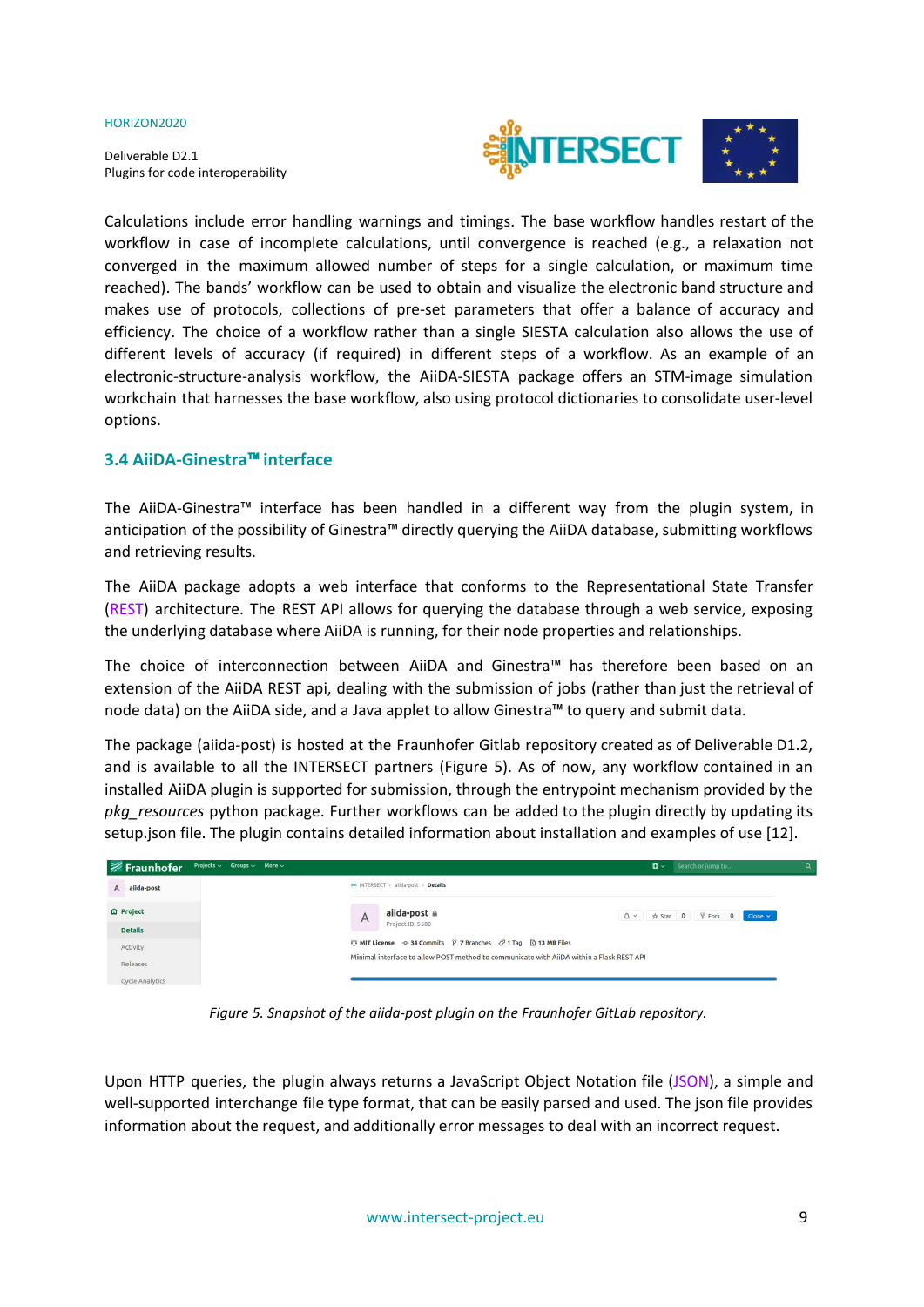Deliverable D2.1 Plugins for code interoperability



For easier submission and query, rather than submitting a workflow, the user can define a "property" keyword directly related to a workflow, and ties it to one of the outputs of the workflow for retrieval.

The submission of a workflow can be easily performed with a "POST" HTTP request, by providing a json dictionary of the required and optional inputs of a workflow. On successful submission, the request json is stored in the database, and linked to the inputs of the workflow; the unique UUID identifier of the workflow is returned to the user, and it can be used to query the AiiDA database for the status of the calculation, the output nodes, and the required property. The provenance of the calculation therefore directly ties the json request to the final results, connecting all the in-between steps of the workflow.

The AiiDA-post plugin also provides utilities to query for a list of the available plugins, their input/output, and supported properties. All the information that the user can retrieve from the underlying REST API is also supported.

The Java applet is operative in version 3.2 of Ginestra™, at present used internally for testing.

The general flux that describes how a property can be retrieved or computed from the Ginestra™ Java applet is summarized by the schema (Figure 6):

- 1. definition of the chemical formula that represents the material or structure of interest
- 2. the structure is searched in the AiiDA database, all the matching structures are returned. In case the desired structure is not found it can be run a search and import workflow from an external database
- 3. a structure is selected
- 4. a physical property is selected
- 5. the property is searched in the AiiDA database. If it does not exist, the corresponding workflow for its computation can be submitted
- 6. the property value is retrieved and copied in the clipboard and may be imported in Ginestra™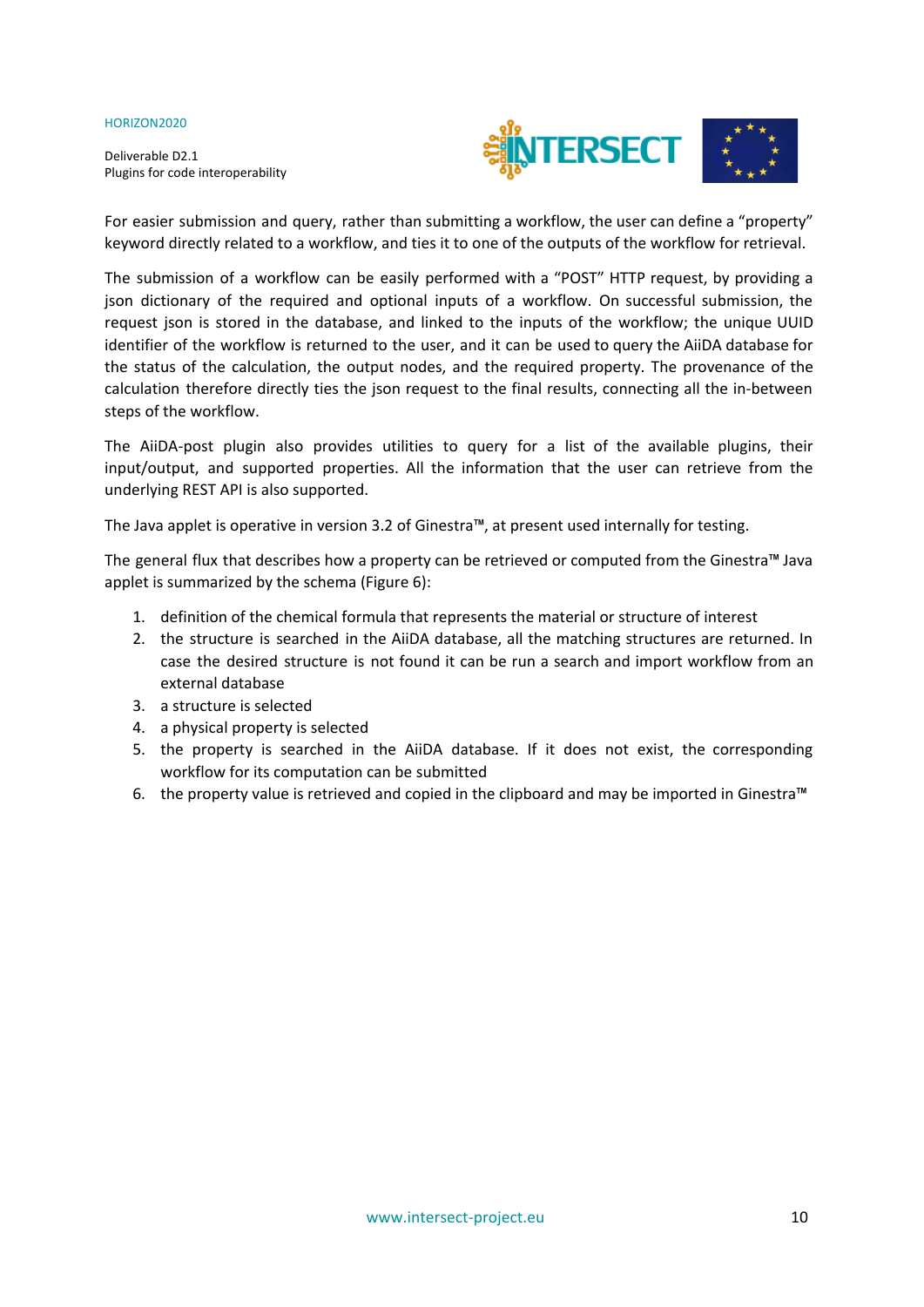Deliverable D2.1 Plugins for code interoperability





*Figure 6. Schema represents the Ginestra*™ *Java applet interaction with the AiiDA interoperability plugin.*

The Graphical User Interface (GUI) provides a simplified interaction with the intercommunication plugin, that allows to search data, submit workflows, monitor the status of the running simulation and retrieve computed data.

At each step the UUID is of the corresponding node is provided so that the structures and the workflow inputs and outputs may be inspected directly in the AiiDA database or by using other tools as Materials Cloud ([www.materialscloud.](https://www.materialscloud.org/)org).

The GUI workflows submission is automated to create the input json files with the minimum data definition by the user side. Most of the parameters are set by default. It is provided an advanced interaction where the json input files may be edited and customized by the user.

#### **Step 1**: Chemical formula definition

The formula is checked and validated by the GUI according to the Hill and Hill-compact notation. Errors are highlighted while typing and a tooltip will explain the error. Only allowed characters are enabled. A Periodic Table of Elements dialog is provided to help filling the field by clicking on the corresponding element to insert it into the formula (Figure 7).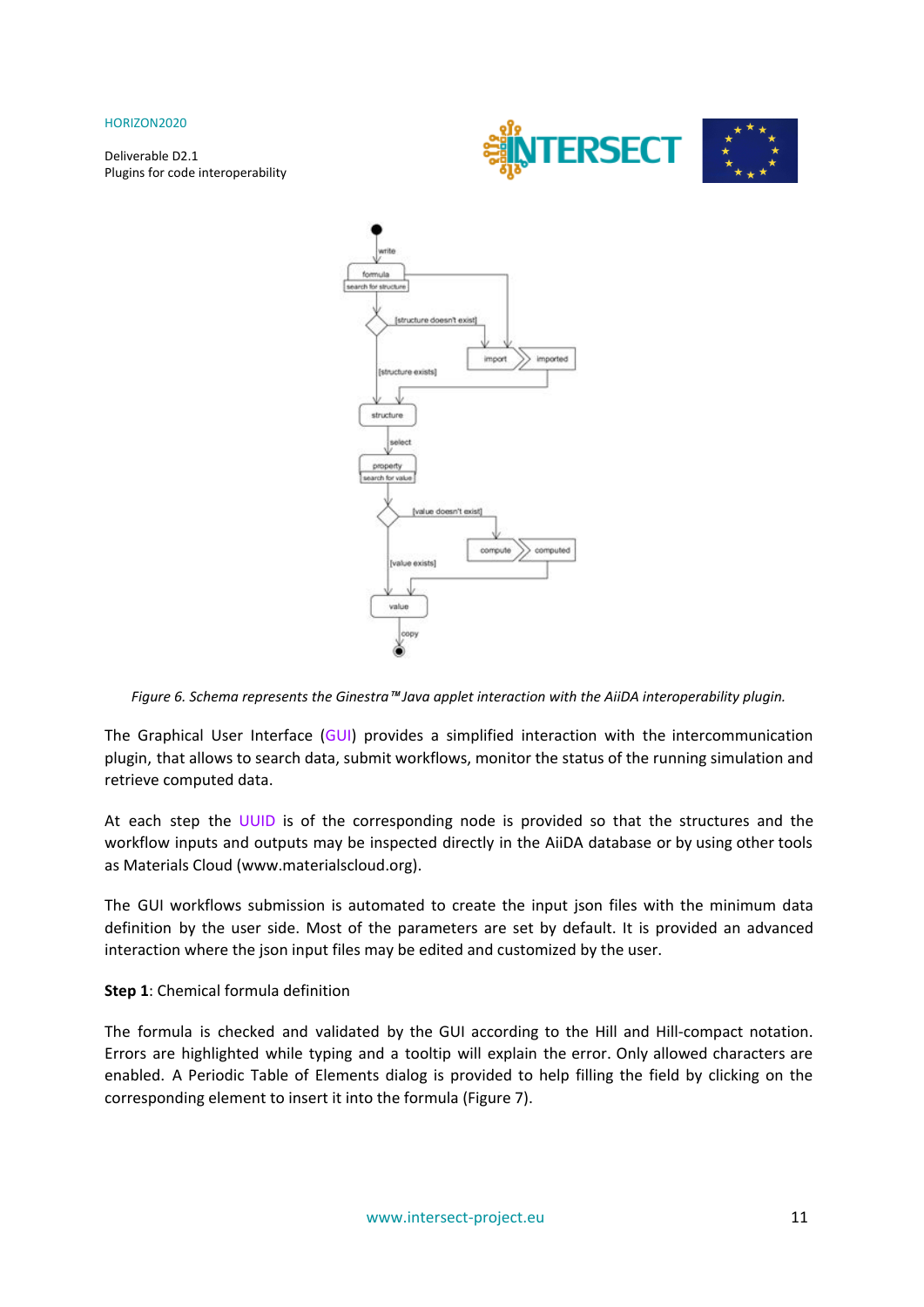



**AHDA-Affat Application** 靈 Q. Property Search Structure Formula 1 **E** Results m dic Table of Elen ū  $\frac{2}{10}$ Ĥ 10 ů ř *C* Property Be B ċ п  $\ddot{\mathbf{o}}$ Ne  $\frac{12}{M_0}$  $\frac{13}{14}$ Name: Band Gap  $\frac{11}{168}$  $\frac{15}{P}$  $\frac{16}{5}$  $\frac{v}{a}$  $\frac{18}{M}$  $\frac{14}{54}$  $\frac{19}{K}$  $\overset{\scriptscriptstyle{20}}{\mathbf{G}}$  $\frac{11}{68}$ <sup>34</sup><br>Se 35<br>Br  $\overline{\mathbf{x}}$  $\frac{22}{11}$ 23<br>V  $\frac{12}{\text{Ge}}$  $\frac{13}{\Lambda}$ of Process More for  $\ddot{s}$  $\ddot{\alpha}$ Mn Fe  $\infty$ M  $\tilde{\mathbf{c}}$  $\overline{\mathbf{z}}$ n Kr  $\frac{v}{A_0}$  $\frac{17}{Rb}$  $\frac{45}{Rh}$  $\frac{54}{Xe}$  $\frac{38}{56}$  $\frac{41}{\text{Nb}}$ 44  $\frac{a}{cd}$  $\frac{9}{10}$ so<br>Sm  $\frac{53}{1}$ Y  $\frac{43}{10}$  $\frac{12}{16}$ ž, Mo  $\overline{rd}$  $\ddot{\mathbf{s}}$ Ru  $\frac{\mu}{p_0}$  $\frac{85}{\text{At}}$ 86<br>Rn  $_{\rm cs}^{\rm g}$ ss<br>Ba 57.72  $\frac{73}{18}$  $\frac{39}{44}$  $\frac{c}{p_{\rm b}}$ 81<br>Bl  $\frac{n}{10}$  $\frac{10}{149}$ n  $\overset{\circ}{Re}$ ĤÌ w  $\ddot{\mathbf{o}}$ s  $\tilde{\mathbf{r}}$  $\frac{105}{Db}$ 307<br>Bh 109<br>Mt  $\frac{110}{\text{Ds}}$ 111<br>Rg  $\frac{117}{15}$  $\frac{118}{\text{Og}}$ gr<br>Fr 89-103 106<br>Sg 106<br>Hs  $\frac{12}{9}$  $\frac{113}{N h}$  $\frac{115}{\text{Mc}}$  $\frac{116}{L}$ u<br>Ra  $\frac{104}{Rf}$  $\frac{114}{\mathbf{F1}}$ **ka** 55<br>Pr ts. ده E3 71 ű, La  $\overline{\mathbf{C}}$ Nd Pm Sm Eu Gd  $\dddot{\mathbf{r}}$ Dy Ho  $\mathbf{r}$ Tm Yb 102<br>No 103<br>Lr  $\frac{90}{10}$  $\frac{91}{Pa}$  $_{\rm Np}^{93}$  $_{\mathrm{Pu}}^{\mathrm{S1}}$  $\frac{95}{\text{Am}}$  $\frac{100}{\text{Fm}}$  $\frac{101}{Md}$  $\frac{89}{\text{Ac}}$  $\frac{92}{9}$  $\frac{97}{8k}$  $\frac{18}{C1}$  $\frac{99}{15}$  $\tilde{c}$ 

Figure 7. Snapshot of the chemical formula definition. The red background color of the "Formula" field shows *that the current one is not a valid formula.*

#### **Step 2**: Structure search/import

The GUI starts the search in the AiiDA database by pressing the *Search* button. The search progress is indicated by the progress bar with info about the percentage and estimated time (Figure 8).

All the structures that match the formula in the database are displayed as soon as they are found and are made immediately available to the user.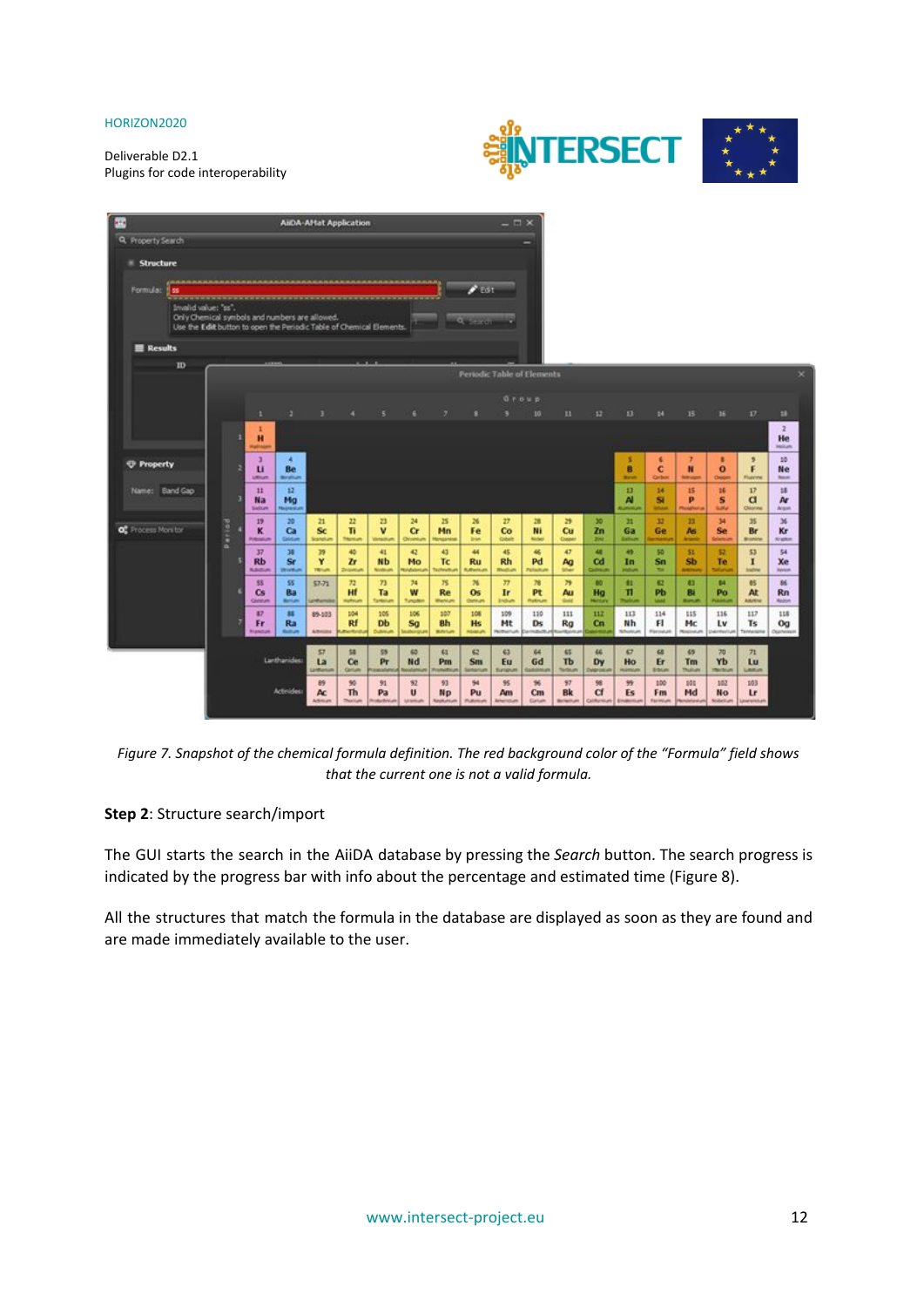Deliverable D2.1 Plugins for code interoperability





*Figure 8. Snapshot of a search workflow execution while running. Progress and matching results are shown.*

In case no structure is found, it can be retrieved (if existing) from an external database using the import workflow. Now the COD database (<http://crystallography.net/cod/index.php>) may be consulted.

#### **Steps 3-6**: From structure to property

Once the structure is found on the AiiDA database and selected in the *Results* table, all the existing properties associated with the structure are shown in the right panel. If the desired property (e.g. the band gap) is present in the list it can be copied. In case there are several nodes that match the query (e.g. several band gap values corresponding to computations with different convergence parameters) all of them are printed with the corresponding UUID so that one can inspect the results and choose the desired one.

If the property is not available in the existing properties list, it can be computed in the Property panel by selection of the corresponding property name and pushing the button *Compute*.

The status of a workflow submission is shown by a colored icon in the *Process Monitor list* (Figure 9). Here they are collected all the submitted and executed workflows. By right-clicking on a specific entry a menu allows the user to perform specific actions such as copying the workflow UUID or viewing details about the selected job.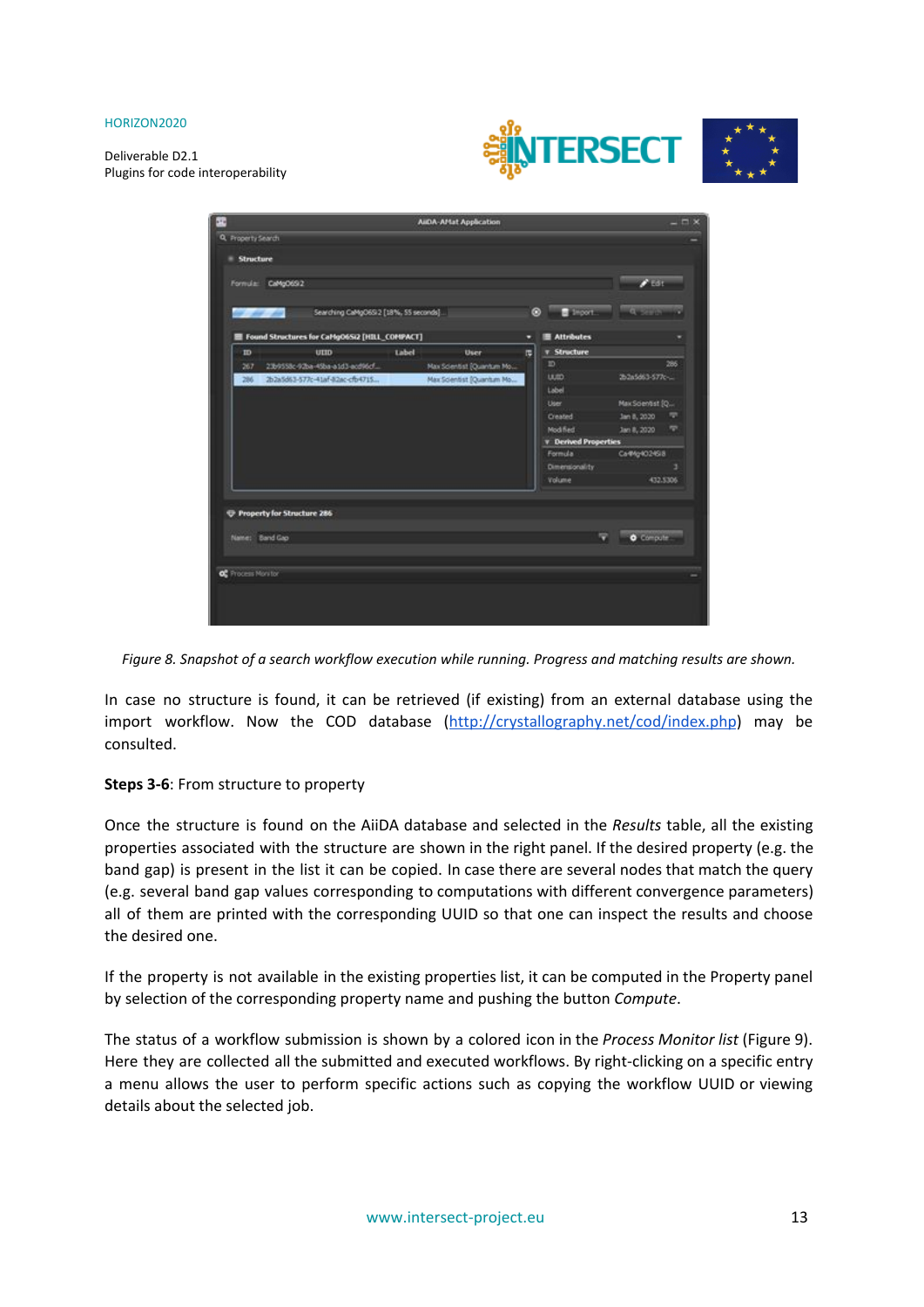Deliverable D2.1 Plugins for code interoperability



|                                 |                                                                     |     | <b>AIOA AHat Application</b> |             |              |   |
|---------------------------------|---------------------------------------------------------------------|-----|------------------------------|-------------|--------------|---|
| Q. Property Search              |                                                                     |     |                              |             |              |   |
| <b>Structure</b>                |                                                                     |     |                              |             |              |   |
|                                 | Formula: C4CaMg3012                                                 |     |                              |             | 2500         |   |
|                                 |                                                                     |     |                              |             |              |   |
|                                 |                                                                     |     |                              | $F$ import: | Q. Search    |   |
| Results                         |                                                                     |     |                              |             |              |   |
|                                 | <b>ID</b>                                                           | ump | Label                        |             | User         | œ |
|                                 |                                                                     |     |                              |             |              |   |
|                                 |                                                                     |     |                              |             |              |   |
|                                 |                                                                     |     |                              |             |              |   |
| <b><i><u>O</u></i></b> Property |                                                                     |     |                              |             |              |   |
|                                 |                                                                     |     |                              |             |              |   |
| Name: Band Gap                  |                                                                     |     |                              |             |              |   |
|                                 |                                                                     |     |                              |             |              |   |
| <b>CRAAPED</b>                  | <b>Import Structure</b>                                             |     |                              | ٠           |              |   |
|                                 | uuib 9de1b842-e127-424a-albo-c90ffsbüd3fc                           |     | omula: 0kg/kg3022            |             |              |   |
| <b>ROWDER TO</b>                | Import Structure                                                    |     |                              | G           | CopyUUD      |   |
|                                 | wid: 9de1b042-e127-424a-a6bc-c90f9b1c09c<br><b>Import Structure</b> |     | formula: CROM(3CL2           | Ð           | Copy Formula |   |
| of Process Monitor              | ush 96(1602-417) 434-adic-d0961/35-                                 |     | formula: 000/63002           | œ           | View Details |   |

Figure 9. Process Monitor list: example of the import workflow from COD database. For completeness, all the *available statuses have been printed.*

Once the monitored element is in *Finished* status, in the menu it will be available the action *Use Result*. The action will copy the computed value in the system clipboard and add it to the existing properties associated with the structure.

#### **Acronyms**

- API Application Program Interface
- COD Crystallography Open Database
- DAG Direct Acyclic Graph
- GUI Graphical User Interface
- HPC -High-Performance Computing
- JSON JavaScript Object Notation
- REST Representational State Transfer
- UUID Universally unique identifier